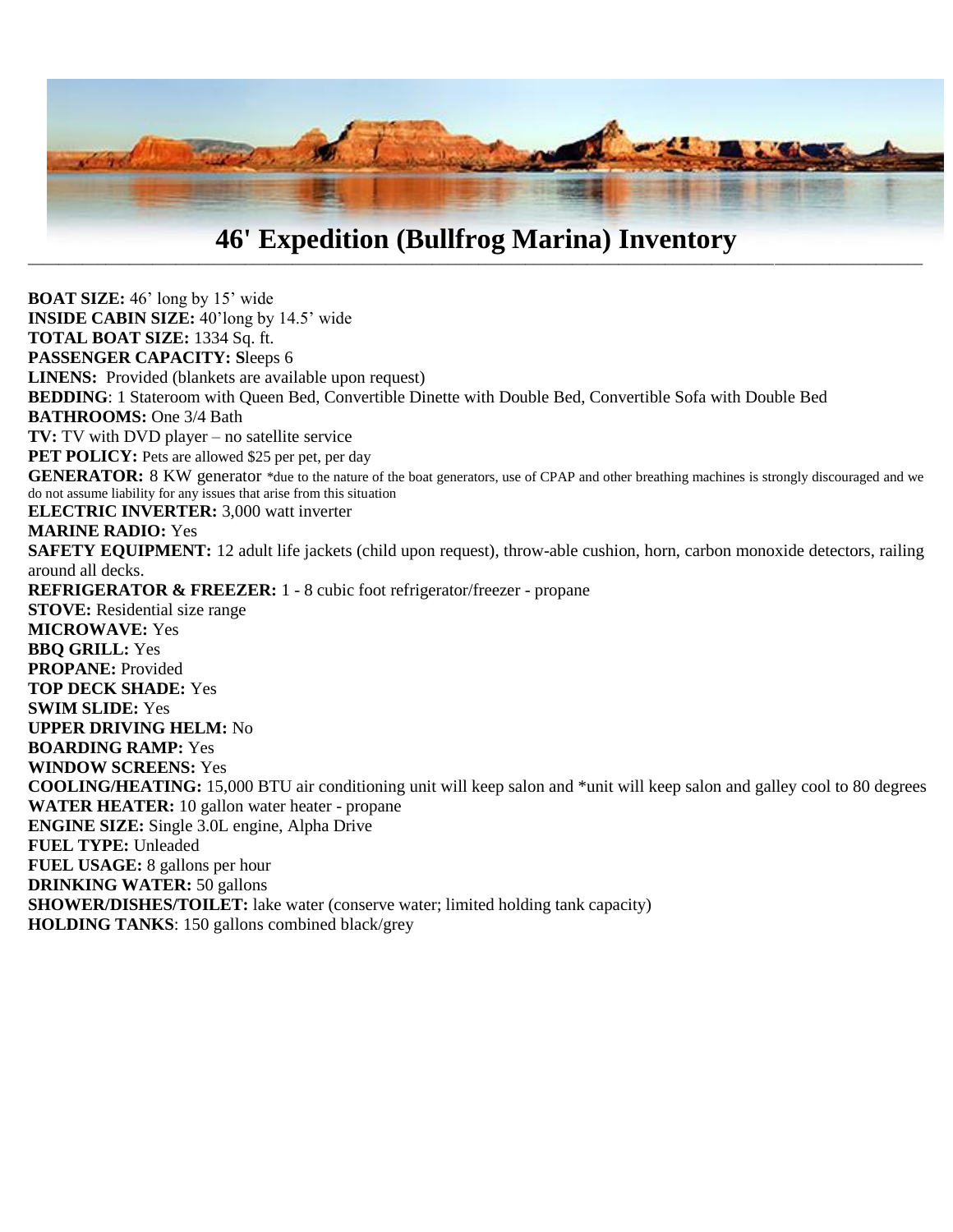

# **46' Expedition (Bullfrog Marina) Inventory** \_\_\_\_\_\_\_\_\_\_\_\_\_\_\_\_\_\_\_\_\_\_\_\_\_\_\_\_\_\_\_\_\_\_\_\_\_\_\_\_\_\_\_\_\_\_\_\_\_\_\_\_\_\_\_\_\_\_\_\_\_\_\_\_\_\_\_\_\_\_\_\_\_\_\_\_\_\_\_\_\_\_\_\_\_\_\_\_\_\_\_\_\_\_\_\_\_\_\_\_\_\_\_\_\_\_\_\_\_\_\_\_\_\_\_

# **FRONT DECK**

1 propane BBQ 2 anchors with line 8 deck chairs 150 qt. ice chest Shovel

### **HELM**

12 life jackets Marine radio Back up camera Radio Compass

## **KITCHEN AREA**

Cutting board 4 pot holders 6 disposable dish clothes 1 sponge w/scrubber 1 bottle of dish soap 1 coffee maker Toaster Box of matches 2 ash trays

Dish drying rack Fly swatter Pumpout fitting

1 bottle liquid holding tank treatment 1 bottle all-purpose cleaner Mouse trap kit<sup>\*\*</sup> 2 sink stoppers 5 black 55 gal. bags 10 32 gal. kitchen trash bags Coffee filters Blender Electric can opener 2 percolators 2 pitchers

- 8 coffee mugs 8 tumblers 8 plates 8 bowls 8 table knives 8 dinner forks 8 salad forks 8 teaspoons 2 lg. serving spoons 1 vegetable peeler Wine opener 1 set measuring spoons 2 paring knives 1 manual can opener 1 butcher knife
- Grill set (spatula, fork, tongs) Grater Icepick 2 spatulas Meat fork Colander 3 piece mixing bowl set Measuring cup  $1 - 8$  qt. pots  $1 - 3$  qt. pot  $1 - 2$  qt. pot 2 skillets 1 griddle 1 BBQ griddle  $1 - 9x$  13 cake pan Kitchen trash can 1 broom w/dustpan 1 mop
- \*\*Mouse trap kit : 2 traps, 2 sets disposable gloves, 2 ziploc bags (for disposal)\*\*

### **REFRIGERATOR/FREEZER**

2 boxes baking soda 2 ice cube trays